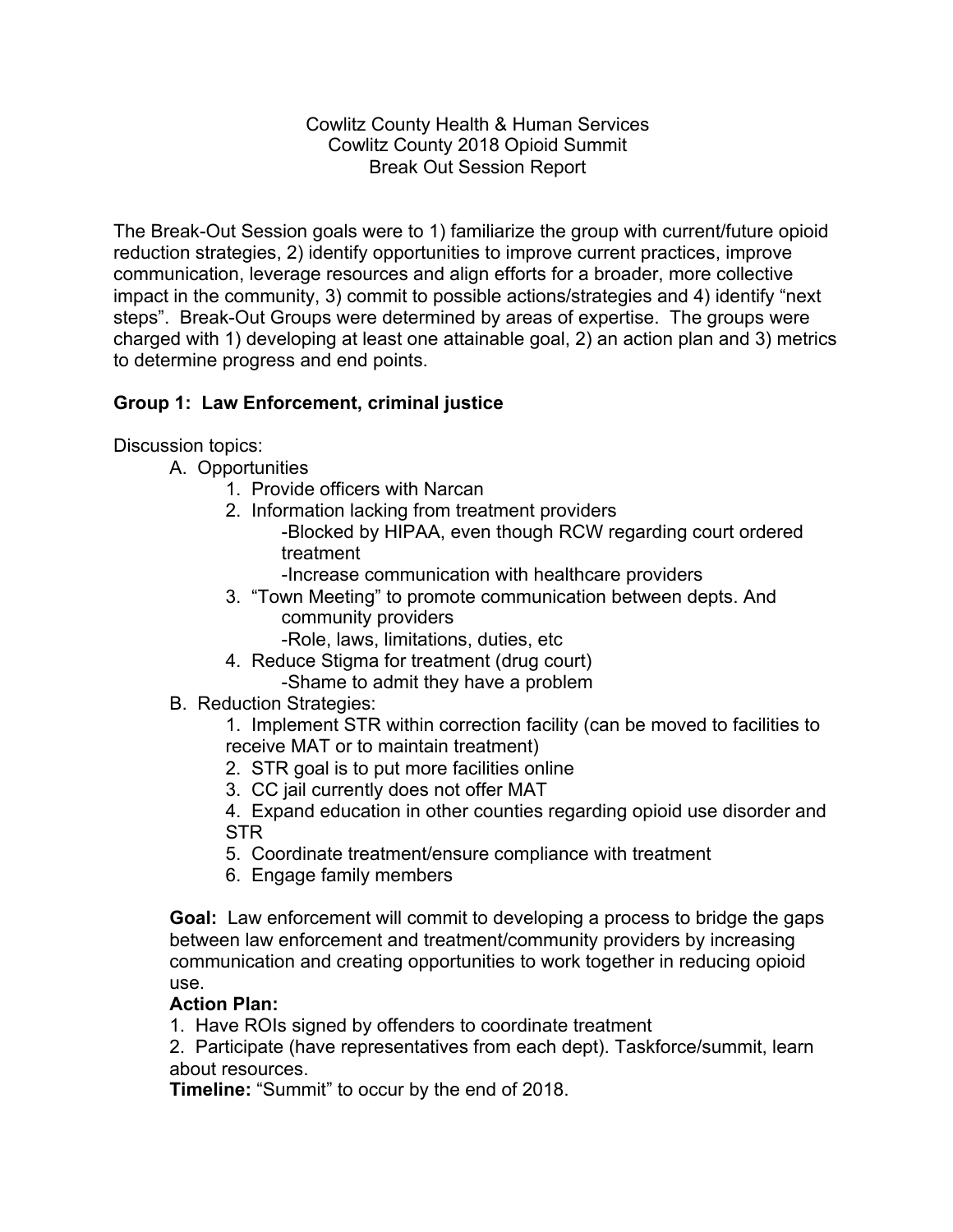# **Metrics:**

- 1. Number of participants at summit
- 2. Number of agencies at summit

## **Group 2: Social Services**

Discussion Topics:

- A. Opioid Reduction Strategies
	- 1. Naloxone
	- 2. Coordinated entry-detox/treatment
	- 3. Homeless outreach
	- 4. Holistic approach
	- 5. Harm reduction programs
- B. Plan for future actions
	- 1. Build community support groups
	- 2. Drug court program
	- 3. Peer mentoring
- C. Opportunities
	- 1. Integrated system of care
	- 2. Making an impact on individuals
	- 3. Lower barrier to Suboxone starts
	- 4. Help from volunteers
	- 5. Feeding meals, socialization, nutritional education
	- 6. Preventative actions
	- 7. Connecting to appropriate services
	- 8. Respect and care/kindness
	- 9. Long term treatment
	- 10. Communication with other angencies
	- 11. Changing attitudes
	- 12. Medicaid insurance coverages
	- 13. "No Wrong Door" approach
	- 14. Break down barriers
	- 15. Finding what's important
	- 16. Education and awareness
	- 17. Positive social activities
	- 18. Sustaining engagement
	- 19. Bridge gap between consumers and providers
	- 20. Improve communication
	- 21. Reduce stigma

**Goal:**

- 1. Engage more agencies in trauma informed care.
- 2. Better trained and more staff in the field

**Timeline:** 1 year

#### **Metrics:**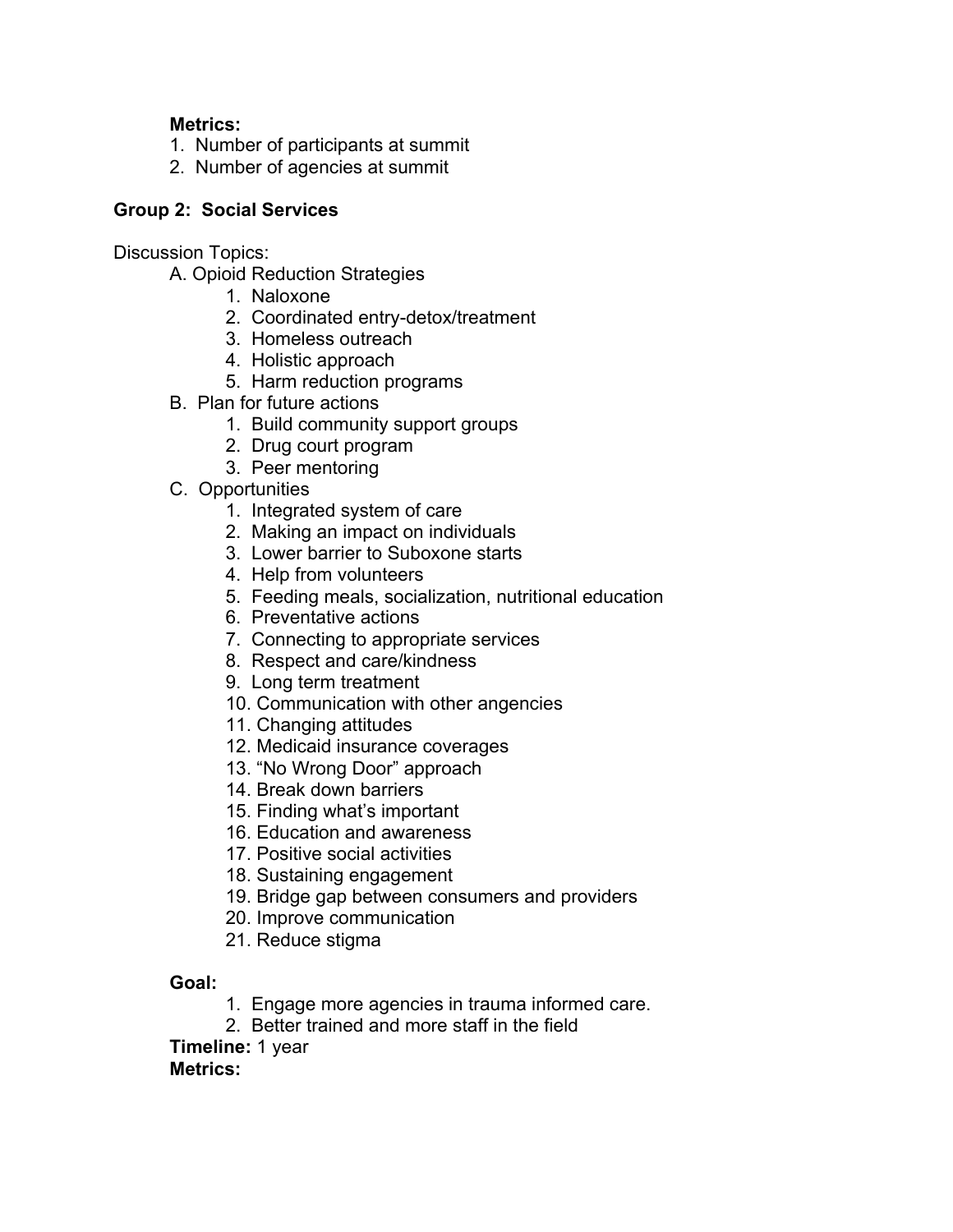1. The number (percentage) of agencies increased education in trauma informed care.

2. To have community opioid summit open to public to reduce stigma with people in recovery on panel. To ensure a civil conversation that encourages being present and supportive.

# **Group 3: Medical/Dental/Pharmacy**

Discussion topics:

- A. Tools for decreasing doctor shopping
	- a. PMP
- B. Prescribing behavior
	- a. Tools for decreasing opioid prescribing
		- 1. PMP
		- 2. Multi-disciplinary Pain Teams
		- 3. Internal/Institutional reporting on prescribing numbers
		- 4. Regulatory-Partial fills
			- a. Educating patients
			- b. Educating providers
	- b. Include naloxone prescription with opiate prescription
- C. Naloxone distribution

## **Challenges**

- 1. money
- 2. authorization
- 3. training
- D. Increase reimbursement for CD Management
- E. Prescribing behavior

#### **Goals:** Increasing Medication Assisted Treatment (MAT) Access

- a. Multi-disciplinary MAT Teams
	- 1. Pharmacy
	- 2. Nursing
	- 3. Chemical Dependency Counselors
	- 4. Social Workers
	- 5. MD/DO/NP

**Timeline:** End of 2018

**Metrics:**

- a. Get an accurate number of current providers
- b. Encourage more providers to get training and certification

#### **Group 4: Behavioral Health and Substance Use Disorder Providers**

**Goal:** Develop a care coordination referral network to ensure all services are available to clients

#### **Action Plan:**

1. Develop a distribution list to send via email to assess needs